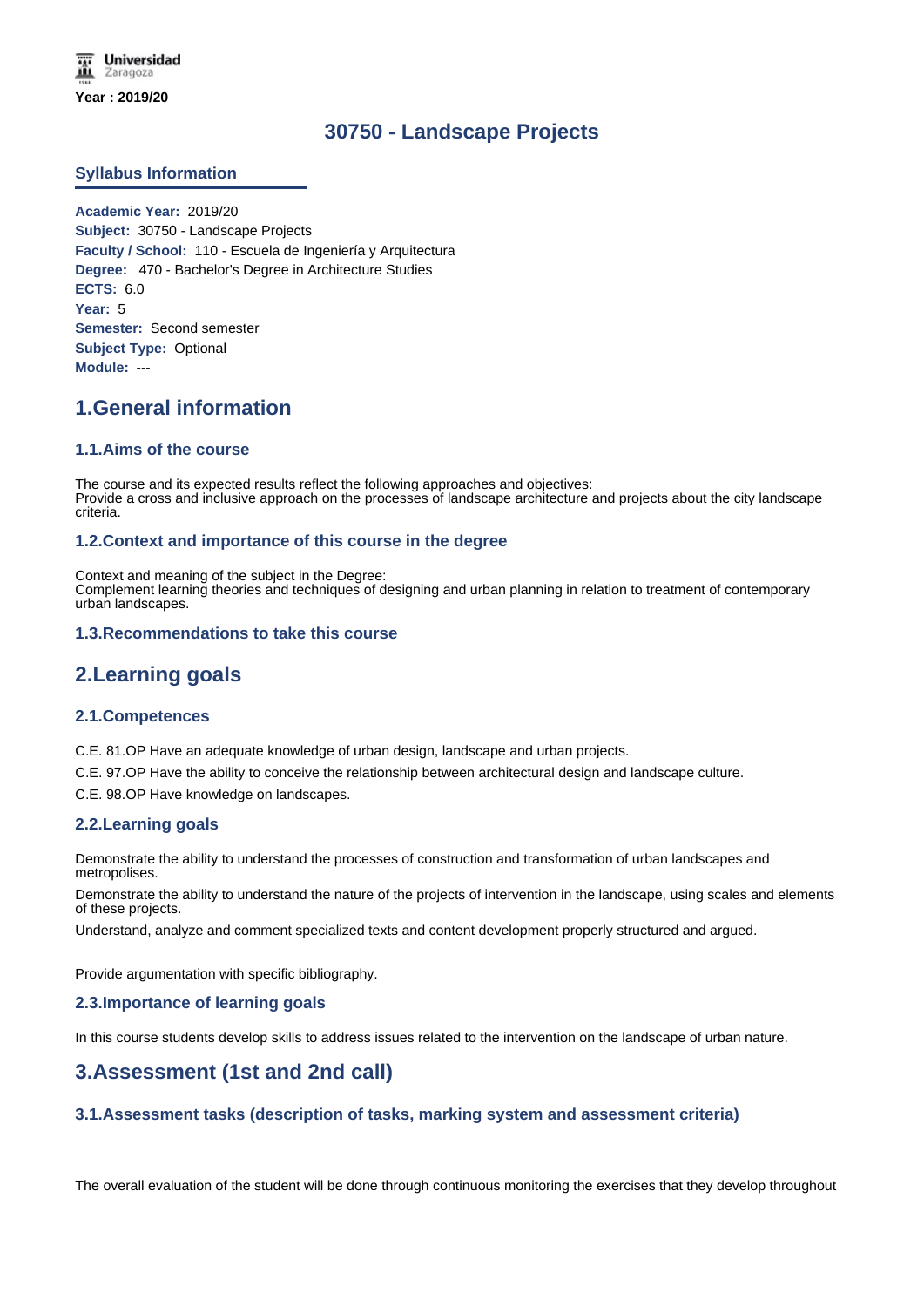the course and will be based on practical workshop (60%) and activities analysis and commentary of specialized texts (40%).

Assessment of non-present students. Given the possibility that a student is unable to attend various sessions for justified reasons, arbitrates, exceptionally, the following screening tests:

- Written exam blocks corresponding to theory.
- Practical exercise corresponding to the content of the workshop.
- The value of each of these tests will be equal to those of these sections in the whole

# **4.Methodology, learning tasks, syllabus and resources**

## **4.1.Methodological overview**

### **The learning process designed is based on two different sessions:**

**Theory sessions**: weekly, it is developed a program with theoretical lessons. Supplimentary there is available material on Moodle: cartography, bibliography, specific dossiers, etc.

**Practical sessions**: develop landscape project documents: plans, projects, reports, etc

### **4.2.Learning tasks**

The learning process is based on the self work of students, advised by teachers. Every week the work is checked.

**Theory sessions**: In addition to the theoretical lessons, a series of works supervised by the professors can be realized. These works will allow the students to deepen in the fundamental concepts of the thematic blocks.

**Practical sessions**: A weekly follow-up is carried out in the student's work workshop, with the possibility of additional tutorials.

## **4.3.Syllabus**

General framework

### Substrate: topography, geomorphology, etc.

Water: hydrology, management, etc.

Biota: biodiversty, vegetation, etc.

Culture: heritage, history, etc.

Espace and public use

On this set of topics, transversal approaches to blocks will be addressed, such as the processes with which they interrelate, socio-economic variables, representation methods, etc

# **4.4.Course planning and calendar**

-**Theory sessions**: throughout the course, theory sessions related to the thematic blocks will be taught.

-**Autonomous work**: in a coordinated manner with the theory sessions and keeping consistency with the theme planned for the workshop, each student will develop a specific work that must be presented in class and delivered in writing at the end of the course.

-**Practical sessions**: weekly sessions, of at least two hours, throughout the course.

-**Travel or visits**: at least one, in the initial phase of the workshop.

**Key dates**: at least a partial delivery during the first half of the subject and a final delivery.

### **4.5.Bibliography and recommended resources**

#### **Books**:

? Arosemena, Graciela. 2012. *Agricultura Urbana. Espacios de cultivo para una ciudad sostenible - Urban Agriculture. Spaces of cultivation for a sustainable city*. Barcelona: Gustavo Gili.

? European Commission. 2013. *Natural Water Retention Measures*. (www.nwrm.eu)

? Holden Robert y Liversedge, Jamie. 2011. *La construcción en el Proyecto de Paisaje*. Barcelona: Gustavo Gili.